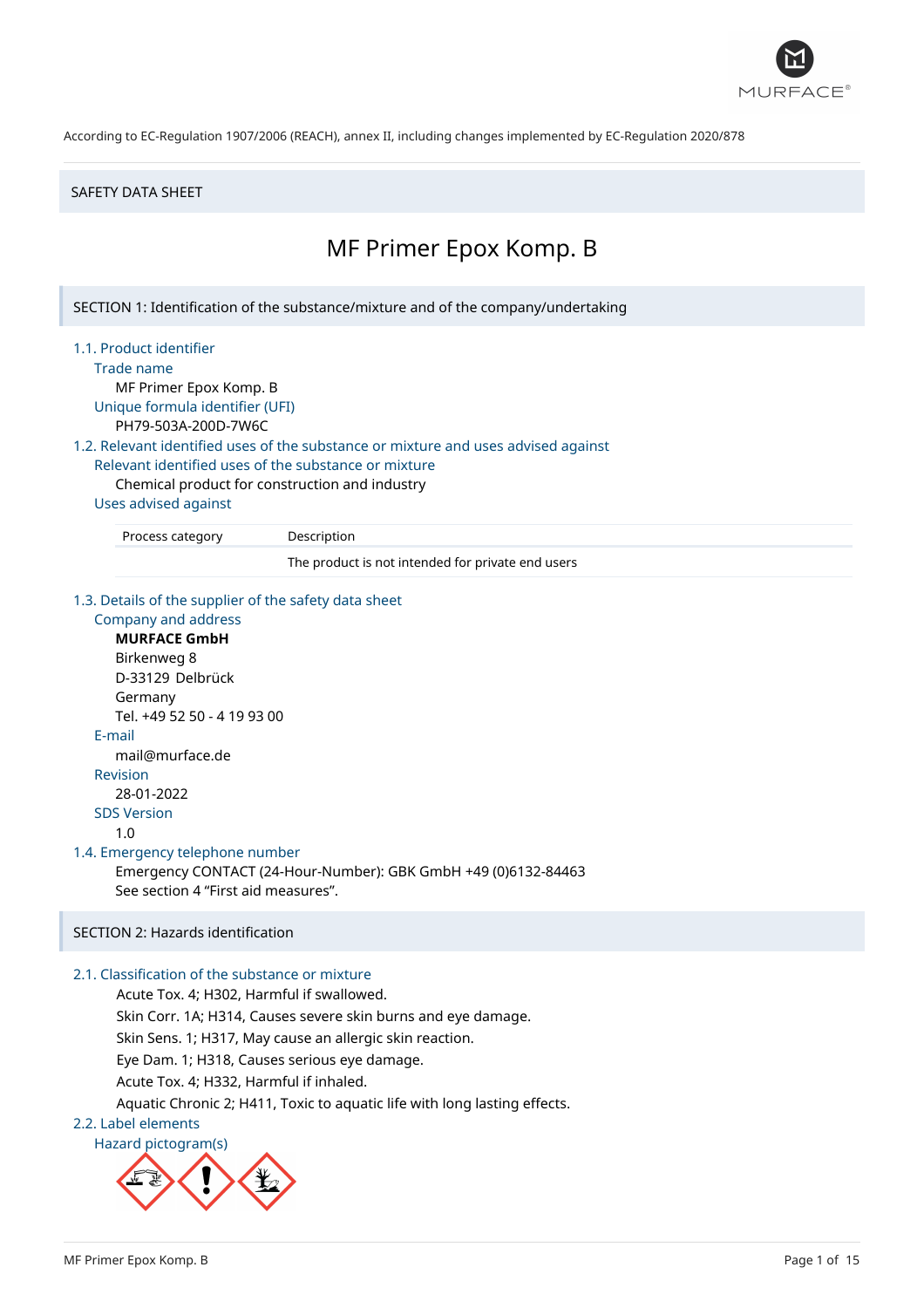

Signal word Danger Hazard statement(s) Harmful if swallowed or if inhaled. (H302+H332) Causes severe skin burns and eye damage. (H314) May cause an allergic skin reaction. (H317)

Toxic to aquatic life with long lasting effects. (H411)

# Safety statement(s)

General -

#### Prevention

Contaminated work clothing should not be allowed out of the workplace. (P272) Wear face shield/protective gloves/protective clothing. (P280) Do not breathe vapour/mist. (P260)

#### Response

IF IN EYES: Rinse cautiously with water for several minutes. Remove contact lenses, if present and easy to do. Continue rinsing. (P305+P351+P338)

IF ON SKIN (or hair): Take off immediately all contaminated clothing. Rinse skin with water . (P303+P361+P353) **Storage** 

# -

#### Disposal

Dispose of contents/container to an approved waste disposal plant. (P501)

# Hazardous substances

Phenol, styrenated

Polioxipropilendiamina

2-methylpentane-1,5-diamine

3-aminomethyl-3,5,5-trimethylcyclohexylamine

Formaldehyde, oligomeric reaction products with 3,3'-iminodi(propylamine)

### 2.3. Other hazards

Additional labelling

# Not applicable

### Additional warnings

This mixture/product does not contain any substances considered to meet the criteria classifying them as PBT and/or vPvB.

#### SECTION 3: Composition/information on ingredients

#### 3.2. Mixtures

| Product/substance      | Identifiers                                                                       | % w/w      | Classification                                                       | Note |
|------------------------|-----------------------------------------------------------------------------------|------------|----------------------------------------------------------------------|------|
| Phenol, styrenated     | CAS No.: 61788-44-1<br>EC No.: 262-975-0<br>REACH: 01-2119980970-27<br>Index No.: |            | Skin Irrit. 2, H315<br>Skin Sens. 1, H317<br>Aquatic Chronic 2, H411 |      |
|                        |                                                                                   |            |                                                                      |      |
| Polioxipropilendiamina | CAS No.: 9046-10-0<br>EC No.: 618-561-0                                           | $10 - 25%$ | Skin Corr. 1C, H314<br>Eye Dam. 1, H318<br>Aquatic Chronic 3, H412   |      |
|                        | REACH: 01-2119557899-12                                                           |            |                                                                      |      |
|                        | Index No.:                                                                        |            |                                                                      |      |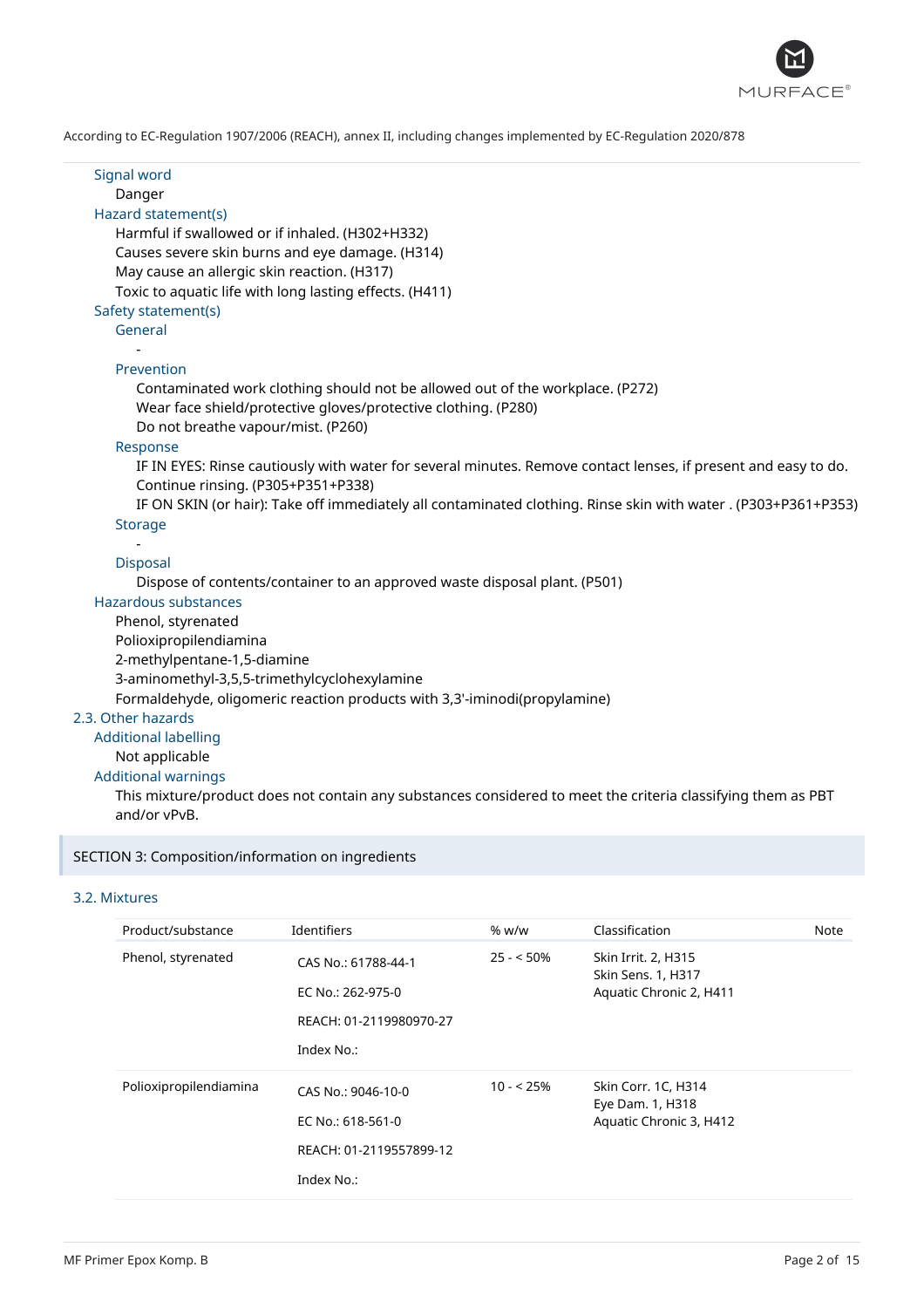

| 2-methylpentane-1,5-<br>diamine                                                 | CAS No.: 15520-10-2<br>EC No.: 239-556-6<br>REACH: 01-2119976310-41<br>Index No.:             | $10 - 25%$ | Acute Tox. 4, H302<br>Acute Tox. 4, H312<br>Acute Tox. 4, H332<br>Skin Corr. 1A, H314                                                |
|---------------------------------------------------------------------------------|-----------------------------------------------------------------------------------------------|------------|--------------------------------------------------------------------------------------------------------------------------------------|
| 3-aminomethyl-3,5,5-<br>trimethylcyclohexylamine                                | CAS No.: 2855-13-2<br>EC No.: 220-666-8<br>REACH: 01-2119514687-32<br>Index No.: 612-067-00-9 | $5 - 10%$  | Acute Tox. 4, H302<br>Acute Tox. 4, H312<br>Skin Corr. 1B, H314<br>Skin Sens. 1, H317<br>Eye Dam. 1, H318<br>Aquatic Chronic 3, H412 |
| Formaldehyde, oligomeric<br>reaction products with<br>3,3'-iminodi(propylamine) | CAS No.: 161278-35-9<br>EC No.: 500-626-9<br>REACH:<br>Index No.:                             | $1 - 5\%$  | Acute Tox. 4, H302<br>Acute Tox. 4, H312<br>Skin Corr. 1B, H314<br>Eye Dam. 1, H318<br>Acute Tox. 4, H332                            |

-----

See full text of H-phrases in section 16. Occupational exposure limits are listed in section 8, if these are available. Other information

#### No special

#### SECTION 4: First aid measures

#### 4.1. Description of first aid measures

#### General information

In the case of accident: Contact a doctor or casualty department – take the label or this safety data sheet. Contact a doctor if in doubt about the injured person's condition or if the symptoms persist. Never give an unconscious person water or other drink.

#### Inhalation

Upon breathing difficulties or irritation of the respiratory tract: Bring the injured person into fresh air. Make sure the injured person is continuously monitored. Prevent shock by keeping the injured person warm and calm. If breathing ceases, give mouth-to-mouth resuscitation. If unconscious, roll the injured person into recovery position. Call an ambulance.

# Skin contact

Remove contaminated clothing and shoes immediately. Ensure to wash exposed skin thoroughly with water and soap. Skin cleanser can be used. DO NOT use solvents or thinners.

If skin irritation occurs: Get medical advice/attention.

### Eye contact

Upon irritation of the eye: Remove contact lenses. Flush eyes with plenty of water or salt water (20-30°C) for at least 15 minutes and continue until irritation stops. Make sure you flush under the upper and lower eyelids. Seek medical assistance immediately and continue flushing during transport.

# Ingestion

In the case of ingestion, contact a doctor immediately. If the person is conscious, give them water. DO NOT try to induce vomiting, unless this is recommended by a doctor. Hold head facing down to prevent vomit returning mouth and throat. Prevent shock by keeping the injured person warm and calm. Initiate immediate resuscitation if breathing stops. If unconscious, roll the injured person into recovery position. Call an ambulance.

#### **Burns**

#### Not applicable

4.2. Most important symptoms and effects, both acute and delayed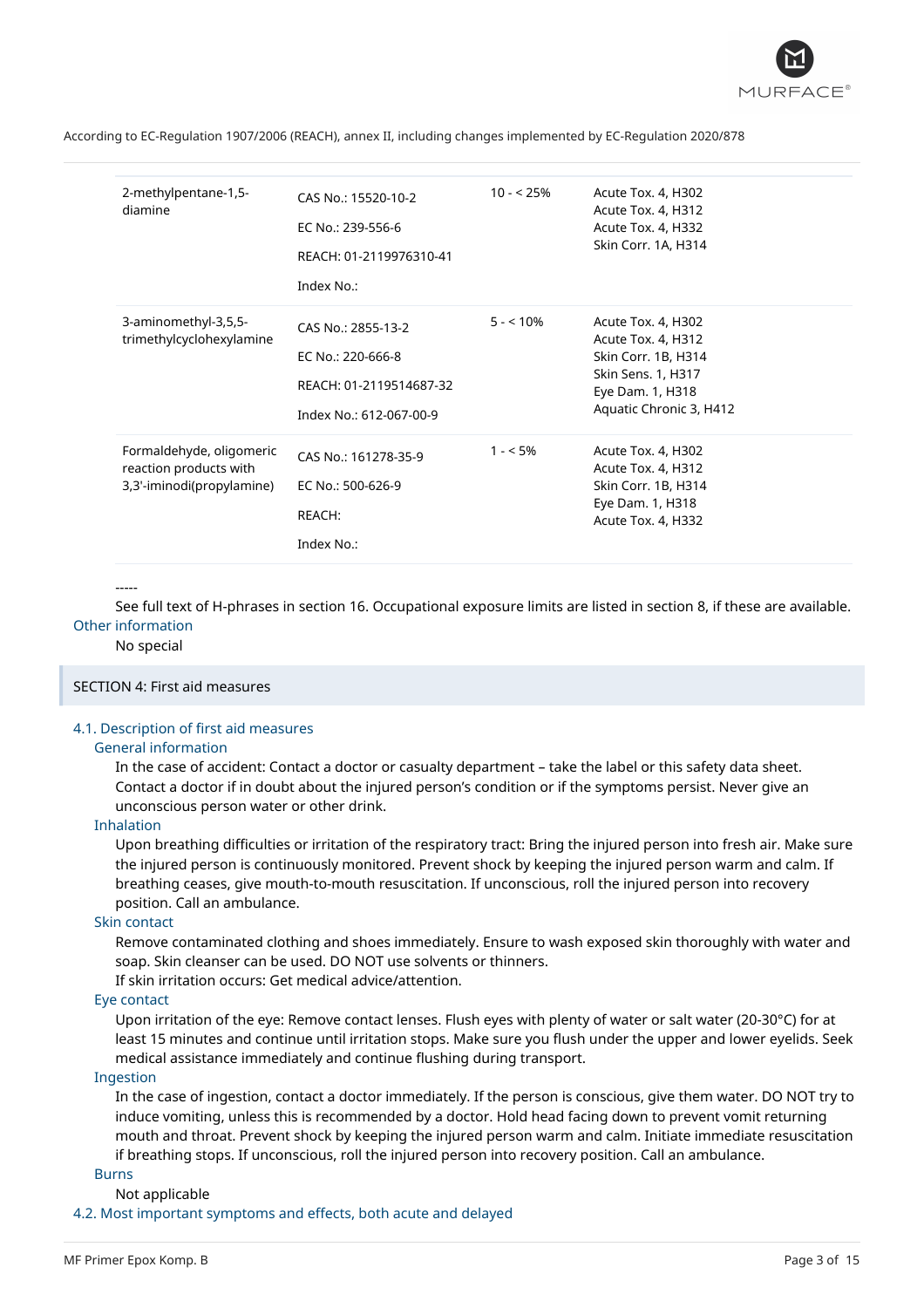

Tissue-damaging effects: This product contains substances with skin corrosive properties. Inhaled vapour or aerosols may produce adverse effects to lungs, -irritations and burns in the respiratory organs -as well as coughing. Dermal contact and contact with the eye cause irreversible effects.

Sensitisation: This product contains substances, which may trigger allergic reaction upon dermal contact. Manifestation of allergic reactions typically takes place within 12-72 hours after exposure.

Irritation effects: This product contains substances, which may cause irritation upon exposure to skin, eyes or lungs. Exposure may result in an increased absorption potential of other hazardous substances at the area of exposure.

#### 4.3. Indication of any immediate medical attention and special treatment needed

IF exposed or concerned:

Get immediate medical advice/attention.

If skin irritation or rash occurs: Get medical advice/attention.

#### Information to medics

Bring this safety data sheet or the label from this product.

#### SECTION 5: Firefighting measures

#### 5.1. Extinguishing media

Suitable extinguishing media: Alcohol-resistant foam, carbon dioxide, powder, water mist.

Unsuitable extinguishing media: Waterjets should not be used, since they can spread the fire.

# 5.2. Special hazards arising from the substance or mixture

Fire will result in dense smoke. Exposure to combustion products may harm your health. Closed containers, which are exposed to fire, should be cooled with water. Do not allow fire-extinguishing water to enter the sewage system and nearby surface waters.

If the product is exposed to high temperatures, e.g. in the event of fire, dangerous decomposition compounds are produced. These are:

Nitrogen oxides (NO<sub>x</sub>)

Carbon oxides (CO / CO2).

#### 5.3. Advice for firefighters

Wear self-contained breathing apparatus and protective clothing to prevent contact. Upon direct exposure contact The National Poisons Information Service (dial 111, 24 h service) in order to obtain further advice.

SECTION 6: Accidental release measures

#### 6.1. Personal precautions, protective equipment and emergency procedures

Avoid direct contact with spilled substances.

Avoid inhalation of vapours from spilled material.

#### 6.2. Environmental precautions

Avoid discharge to lakes, streams, sewers, etc. In the event of leakage to the surroundings, contact local environmental authorities.

### 6.3. Methods and material for containment and cleaning up

Use sand, earth, vermiculite, diatomaceous earth to contain and collect non-combustible absorbent materials and place in container for disposal, according to local regulations.

To the extent possible cleaning is performed with normal cleaning agents. Avoid use of solvents.

#### 6.4. Reference to other sections

See section 13 on "Disposal considerations" in regard of handling of waste.

See section 8 "Exposure controls/personal protection" for protective measures.

SECTION 7: Handling and storage

#### 7.1. Precautions for safe handling

It is recommended to install waste collection trays in order to prevent emissions to the waste water system and surrounding environment.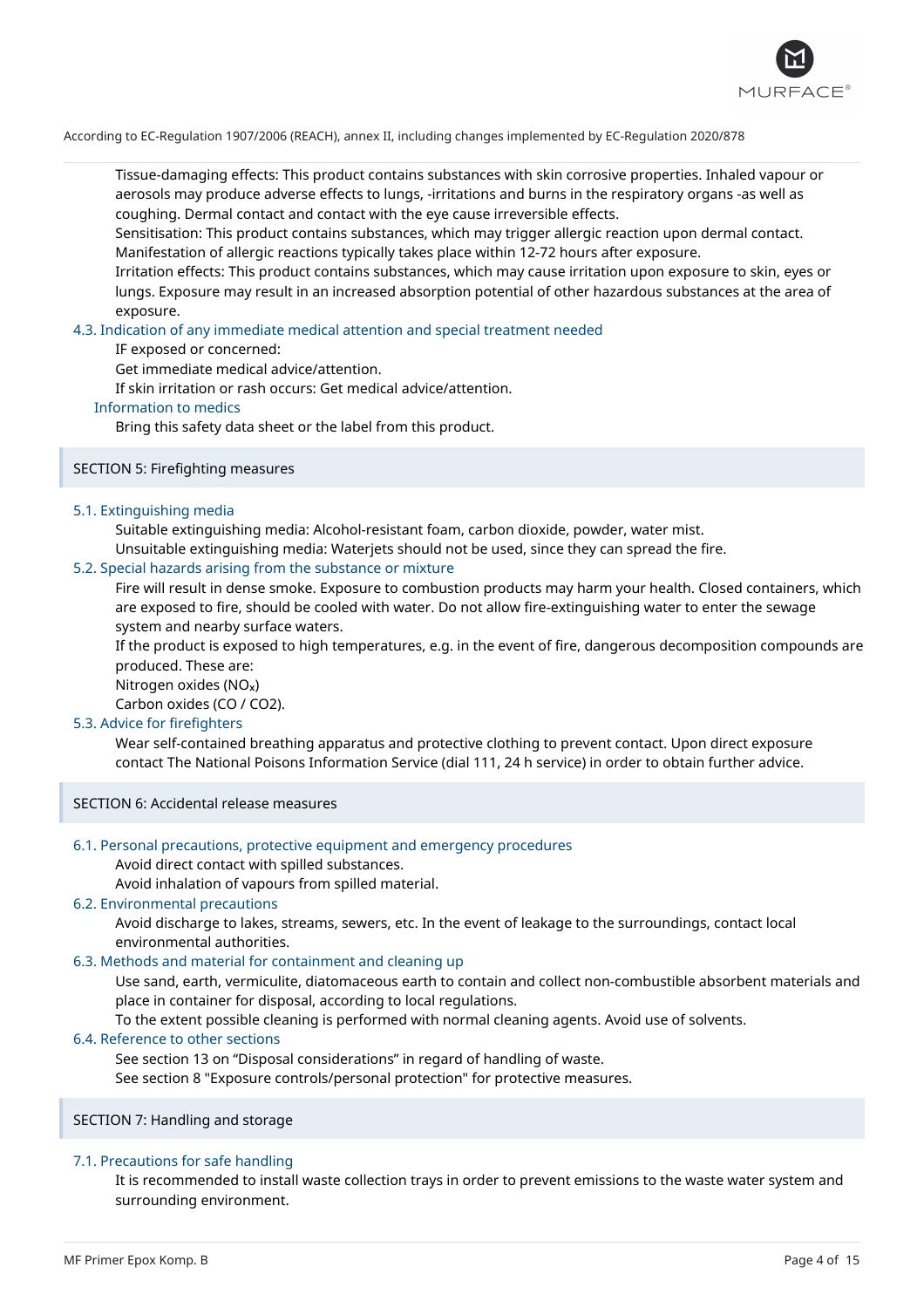

Avoid direct contact with the product.

Smoking, drinking and consumption of food is not allowed in the work area.

See section 8 "Exposure controls/personal protection" for information on personal protection.

#### 7.2. Conditions for safe storage, including any incompatibilities

Containers that have been opened must be carefully resealed and kept upright to prevent leakage.

Recommended storage material

Keep only in original packaging.

# Storage temperature

Room temperature 18 to 23°C (Storage on stock, 3 to 8°C)

#### Incompatible materials

Strong acids, strong bases, strong oxidizing agents, and strong reducing agents.

#### 7.3. Specific end use(s)

This product should only be used for applications quoted in section 1.2

#### SECTION 8: Exposure controls/personal protection

#### 8.1. Control parameters

No substances are listed in the national list of substances with an occupational exposure limit.

# DNEL

No data available

# PNEC

| Product/substance<br><b>PNEC</b><br>Route of exposure<br>Duration of Exposure | Polioxipropilendiamina<br>0,0142 mg/L<br>Marine water                      |  |
|-------------------------------------------------------------------------------|----------------------------------------------------------------------------|--|
| Product/substance<br><b>PNEC</b><br>Route of exposure<br>Duration of Exposure | Polioxipropilendiamina<br>$0,015$ mg/L<br>Freshwater                       |  |
| Product/substance<br><b>PNEC</b><br>Route of exposure<br>Duration of Exposure | 3-aminomethyl-3,5,5-trimethylcyclohexylamine<br>0,006 mg/L<br>Marine water |  |
| Product/substance<br><b>PNEC</b><br>Route of exposure<br>Duration of Exposure | 3-aminomethyl-3,5,5-trimethylcyclohexylamine<br>$0,06$ mg/L<br>Freshwater  |  |

#### 8.2. Exposure controls

Control is unnecessary if the product is used as intended.

#### General recommendations

Smoking, drinking and consumption of food is not allowed in the work area.

#### Exposure scenarios

There are no exposure scenarios implemented for this product.

#### Exposure limits

Occupational exposure limits have not been defined for the substances in this product. Appropriate technical measures

Apply standard precautions during use of the product. Avoid inhalation of vapours. Hygiene measures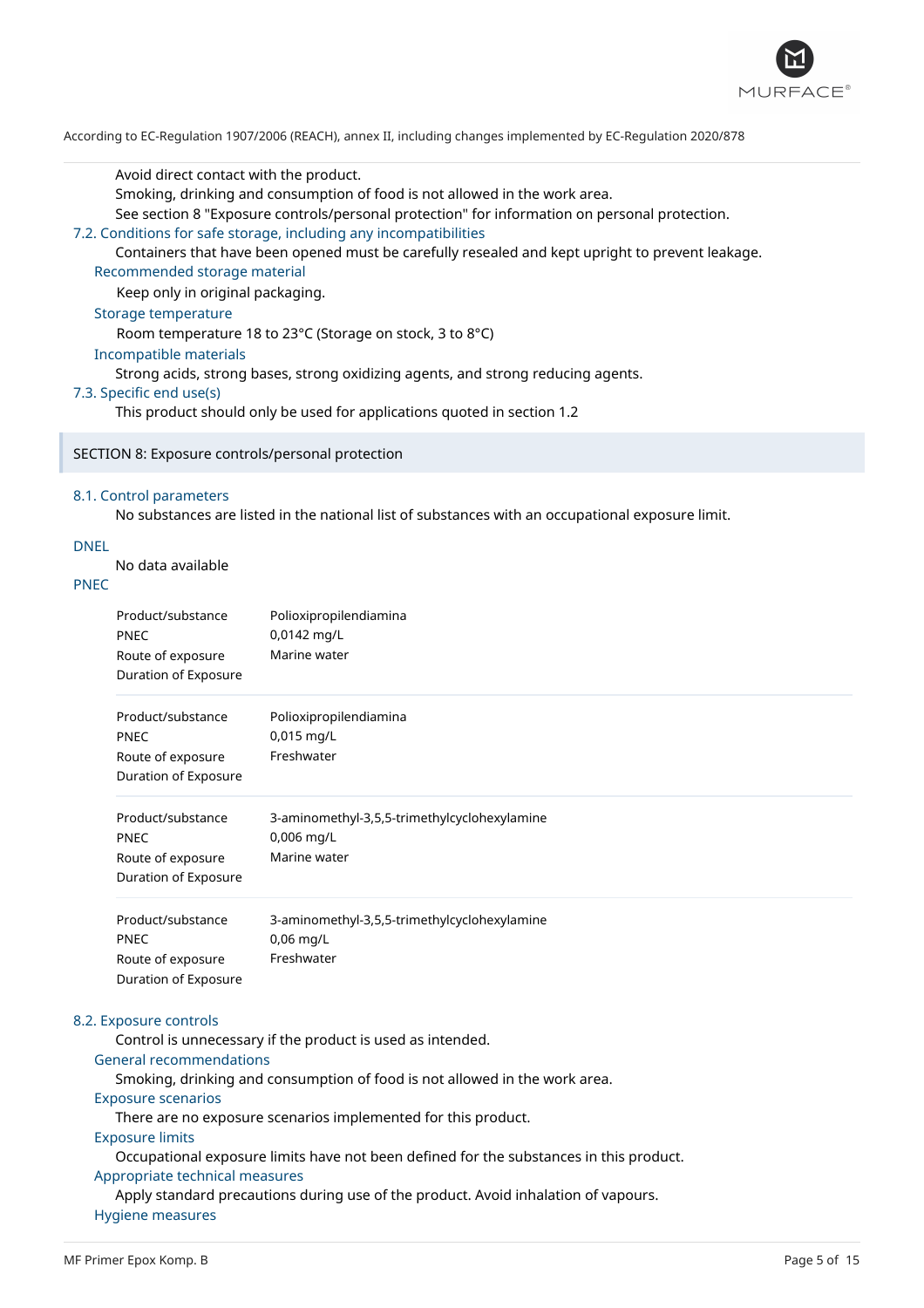

In between use of the product and at the end of the working day all exposed areas of the body must be washed thoroughly. Always wash hands, forearms and face.

#### Measures to avoid environmental exposure

Keep damming materials near the workplace. If possible, collect spillage during work.

Individual protection measures, such as personal protective equipment

#### **Generally**

Use only CE marked protective equipment. No specific requirements

# Respiratory Equipment

| Work situation | Type            | Class                     | Colour | Standards     |                        |
|----------------|-----------------|---------------------------|--------|---------------|------------------------|
|                | Use in fumehood |                           |        |               |                        |
|                | A               | Class 2 (medium capacity) |        | Brown EN14387 | $\widehat{\mathbf{z}}$ |

#### Skin protection

| Recommended                                 | Type/Category | Standards                |                      |
|---------------------------------------------|---------------|--------------------------|----------------------|
| Dedicated work clothing -<br>should be worn |               | $\overline{\phantom{a}}$ | $\sqrt{\frac{2}{v}}$ |

#### Hand protection

| Material | Glove thickness<br>(mm) | Breakthrough time<br>(min.) | Standards                         |           |
|----------|-------------------------|-----------------------------|-----------------------------------|-----------|
| Nitrile  | 0.4                     | > 240                       | EN374-2, EN374-3,<br><b>EN388</b> | $m\gamma$ |

#### Eye protection

| <b>Type</b>                                                       | <b>Standards</b> |   |
|-------------------------------------------------------------------|------------------|---|
| Face shield alternatively<br>safety glasses with side<br>shields. | EN166            | 西 |

#### SECTION 9: Physical and chemical properties

9.1. Information on basic physical and chemical properties Physical state Liquid Colour Transparent Odour / Odour threshold Characteristic pH Testing not relevant or not possible due to nature of the product. Density (g/cm<sup>3</sup>) 1 (23 °C) Kinematic viscosity 500 mPa.s (23 °C)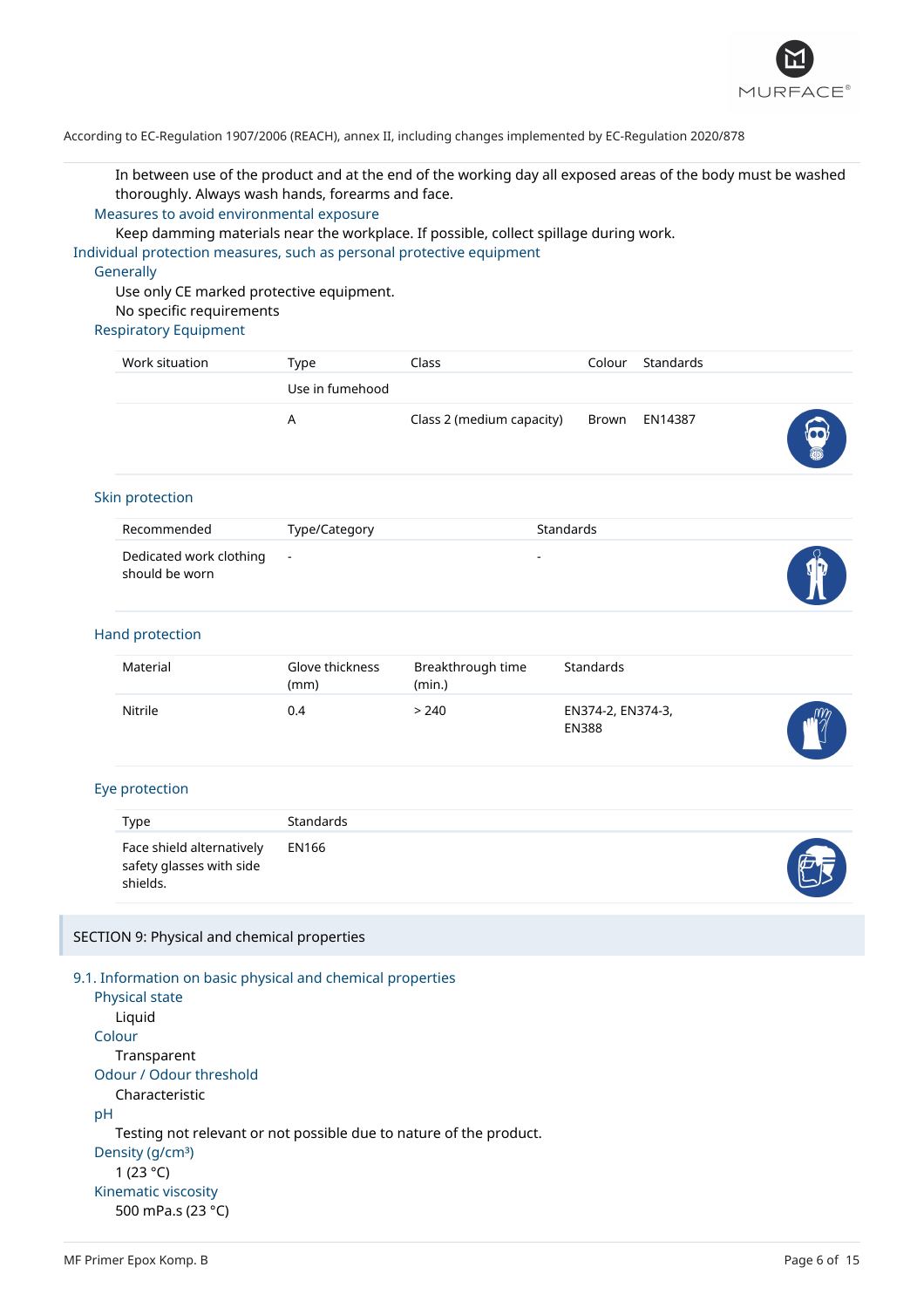

| Particle characteristics<br>Does not apply to liquids.<br>Phase changes<br>Melting point/Freezing point (°C)<br>Testing not relevant or not possible due to nature of the product.<br>Softening point/range (waxes and pastes) (°C)<br>Does not apply to liquids.<br>Boiling point (°C)<br>Testing not relevant or not possible due to nature of the product.<br>Vapour pressure<br>Testing not relevant or not possible due to nature of the product.<br>Relative vapour density<br>Testing not relevant or not possible due to nature of the product.<br>Decomposition temperature (°C)                                                                                                                      |
|----------------------------------------------------------------------------------------------------------------------------------------------------------------------------------------------------------------------------------------------------------------------------------------------------------------------------------------------------------------------------------------------------------------------------------------------------------------------------------------------------------------------------------------------------------------------------------------------------------------------------------------------------------------------------------------------------------------|
| Testing not relevant or not possible due to nature of the product.<br>Data on fire and explosion hazards<br>Flash point (°C)<br>95 °C                                                                                                                                                                                                                                                                                                                                                                                                                                                                                                                                                                          |
| Ignition (°C)<br>Testing not relevant or not possible due to nature of the product.<br>Auto flammability (°C)<br>Testing not relevant or not possible due to nature of the product.<br>Lower and upper explosion limit (% v/v)<br>Testing not relevant or not possible due to nature of the product.<br>Solubility<br>Solubility in water<br>Testing not relevant or not possible due to nature of the product.<br>n-octanol/water coefficient<br>Testing not relevant or not possible due to nature of the product.<br>Solubility in fat (g/L)<br>Testing not relevant or not possible due to nature of the product.<br>9.2. Other information<br>Other physical and chemical parameters<br>No data available |
| SECTION 10: Stability and reactivity                                                                                                                                                                                                                                                                                                                                                                                                                                                                                                                                                                                                                                                                           |
| 10.1. Reactivity<br>No data available<br>10.2. Chemical stability<br>The product is stable under the conditions, noted in section 7 "Handling and storage".<br>10.3. Possibility of hazardous reactions<br>No special<br>10.4. Conditions to avoid<br>No special<br>10.5. Incompatible materials<br>Strong acids, strong bases, strong oxidizing agents, and strong reducing agents.<br>10.6. Hazardous decomposition products<br>The product is not degraded when used as specified in section 1.                                                                                                                                                                                                             |
|                                                                                                                                                                                                                                                                                                                                                                                                                                                                                                                                                                                                                                                                                                                |

# SECTION 11: Toxicological information

# 11.1. Information on hazard classes as defined in Regulation (EC) No 1272/2008 Acute toxicity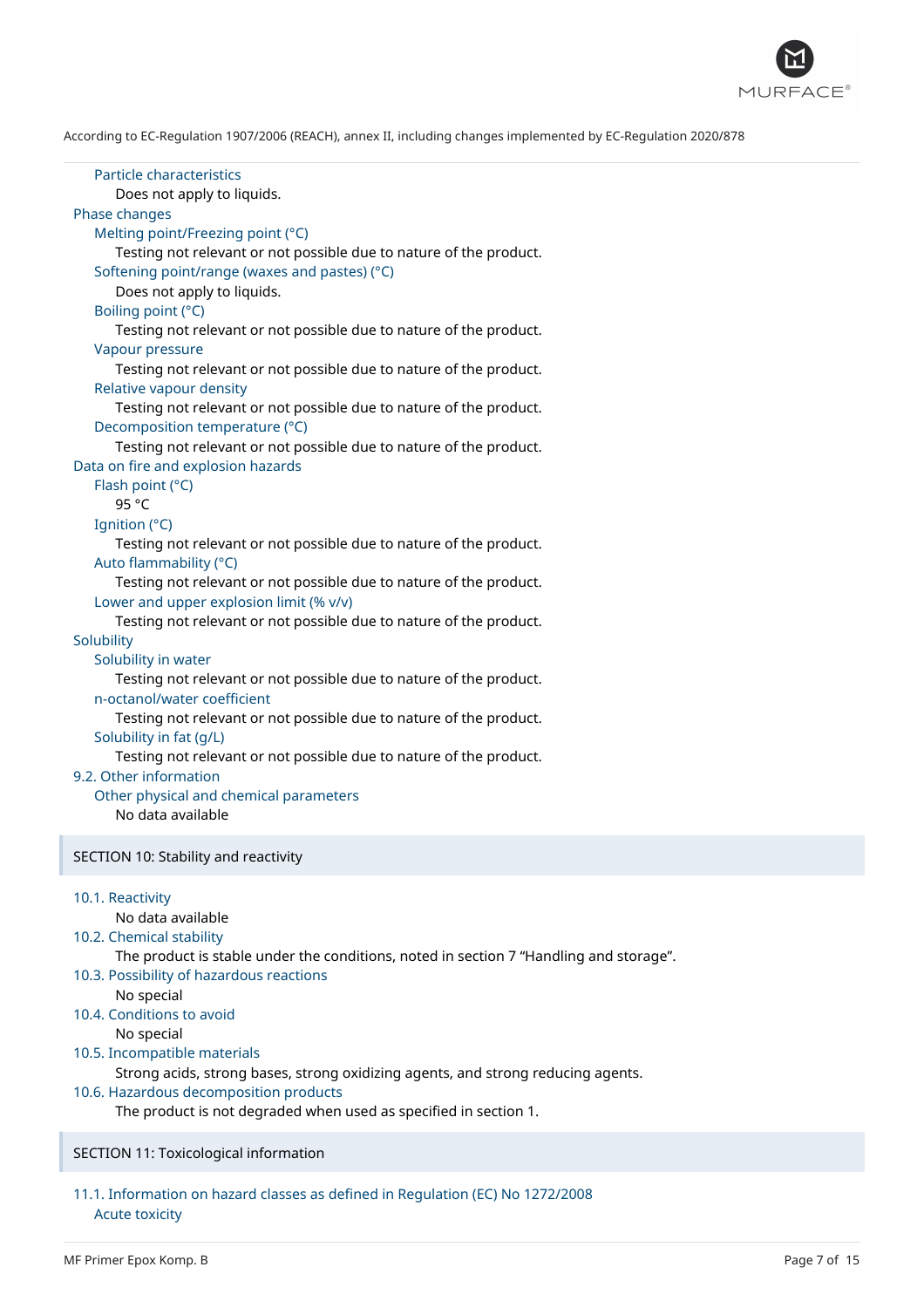

| Product/substance<br>Test method<br>Species<br>Route of exposure<br>Test<br>Result<br>Other information | Phenol, styrenated<br><b>OECD 402</b><br>Rat<br>Dermal<br>LD50<br>> 2000 mg/kg     |
|---------------------------------------------------------------------------------------------------------|------------------------------------------------------------------------------------|
| Product/substance<br>Test method<br>Species<br>Route of exposure<br>Test<br>Result<br>Other information | Phenol, styrenated<br><b>OECD 423</b><br>Rat<br>Oral<br>LD50<br>> 2000 mg/kg       |
| Product/substance<br>Test method<br>Species<br>Route of exposure<br>Test<br>Result<br>Other information | Polioxipropilendiamina<br>Rabbit<br>Dermal<br>LD50<br>2980 mg/kg                   |
| Product/substance<br>Test method<br>Species<br>Route of exposure<br>Test<br>Result<br>Other information | Polioxipropilendiamina<br>Rat<br>Oral<br>LD50<br>2885 mg/kg                        |
| Product/substance<br>Test method<br>Species<br>Route of exposure<br>Test<br>Result<br>Other information | 2-methylpentane-1,5-diamine<br>Rat<br>inhalativ Aerosol<br><b>LC50</b><br>4,9 mg/L |
| Product/substance<br>Test method<br>Species<br>Route of exposure<br>Test<br>Result<br>Other information | 2-methylpentane-1,5-diamine<br>inhalativ Dampf<br>ATE<br>11 mg/L                   |
| Product/substance<br>Test method<br>Species                                                             | 2-methylpentane-1,5-diamine<br>Rabbit                                              |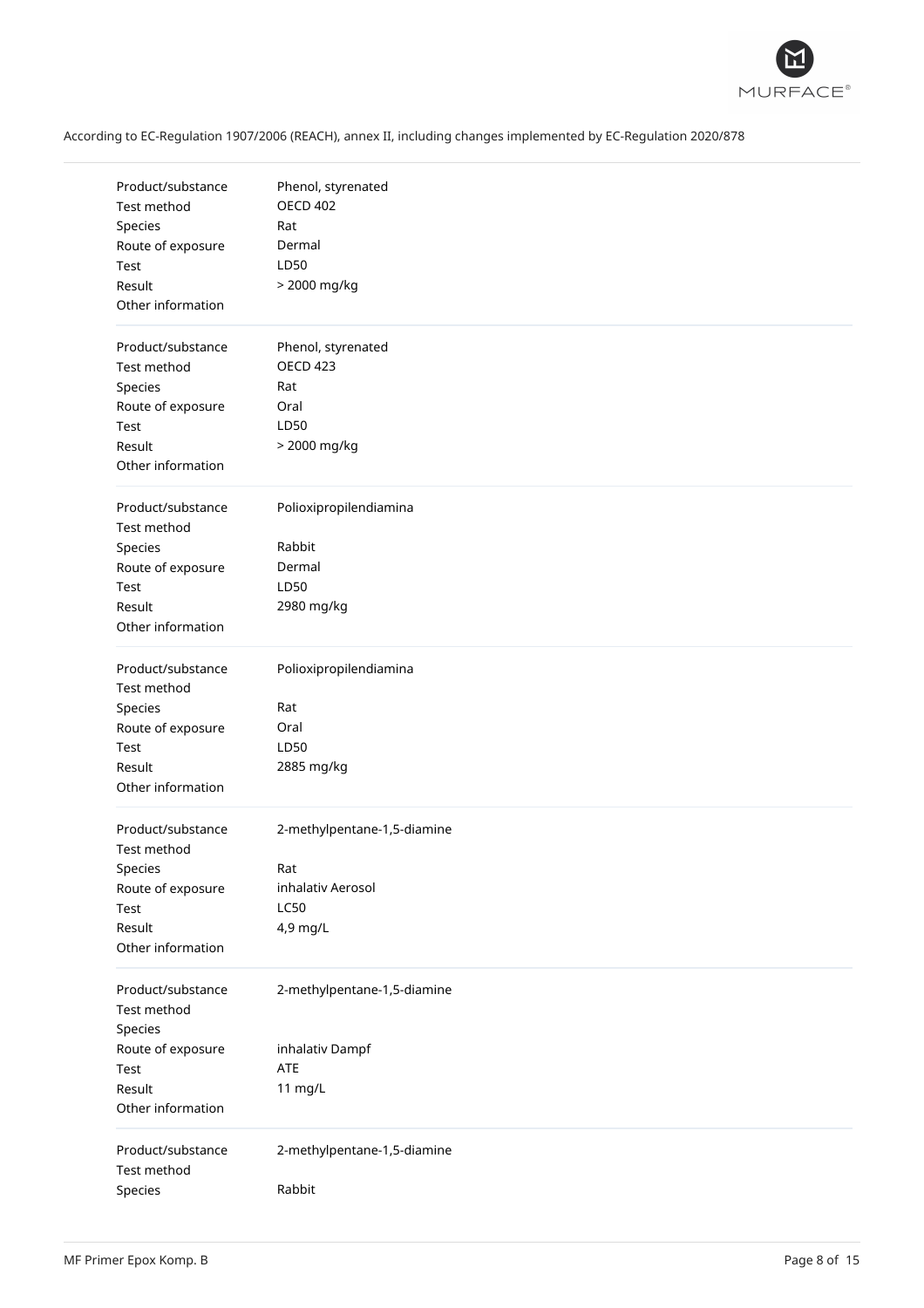

| Route of exposure<br>Test<br>Result<br>Other information                                                | Dermal<br>LD50<br>1870 mg/kg                                                                                          |
|---------------------------------------------------------------------------------------------------------|-----------------------------------------------------------------------------------------------------------------------|
| Product/substance<br>Test method<br>Species<br>Route of exposure<br>Test<br>Result<br>Other information | 2-methylpentane-1,5-diamine<br>Rat<br>Oral<br>LD50<br>1170 mg/kg                                                      |
| Product/substance<br>Test method<br>Species<br>Route of exposure<br>Test<br>Result<br>Other information | 3-aminomethyl-3,5,5-trimethylcyclohexylamine<br>Rat<br>Oral<br>LD50<br>1030 mg/kg                                     |
| Product/substance<br>Test method<br>Species<br>Route of exposure<br>Test<br>Result<br>Other information | 3-aminomethyl-3,5,5-trimethylcyclohexylamine<br>Rabbit<br>Dermal<br>LD50<br>1840 mg/kg                                |
| Product/substance<br>Test method<br>Species<br>Route of exposure<br>Test<br>Result<br>Other information | Formaldehyde, oligomeric reaction products with 3,3'-iminodi(propylamine)<br>Rat<br>Oral<br>LD50<br>> 300 mg/kg       |
| Product/substance<br>Test method<br>Species<br>Route of exposure<br>Test<br>Result<br>Other information | Formaldehyde, oligomeric reaction products with 3,3'-iminodi(propylamine)<br>Dermal<br>ATE<br>1100 mg/kg              |
| Product/substance<br>Test method<br>Species<br>Route of exposure<br>Test<br>Result                      | Formaldehyde, oligomeric reaction products with 3,3'-iminodi(propylamine)<br>inhalativ Dampf<br><b>ATE</b><br>11 mg/L |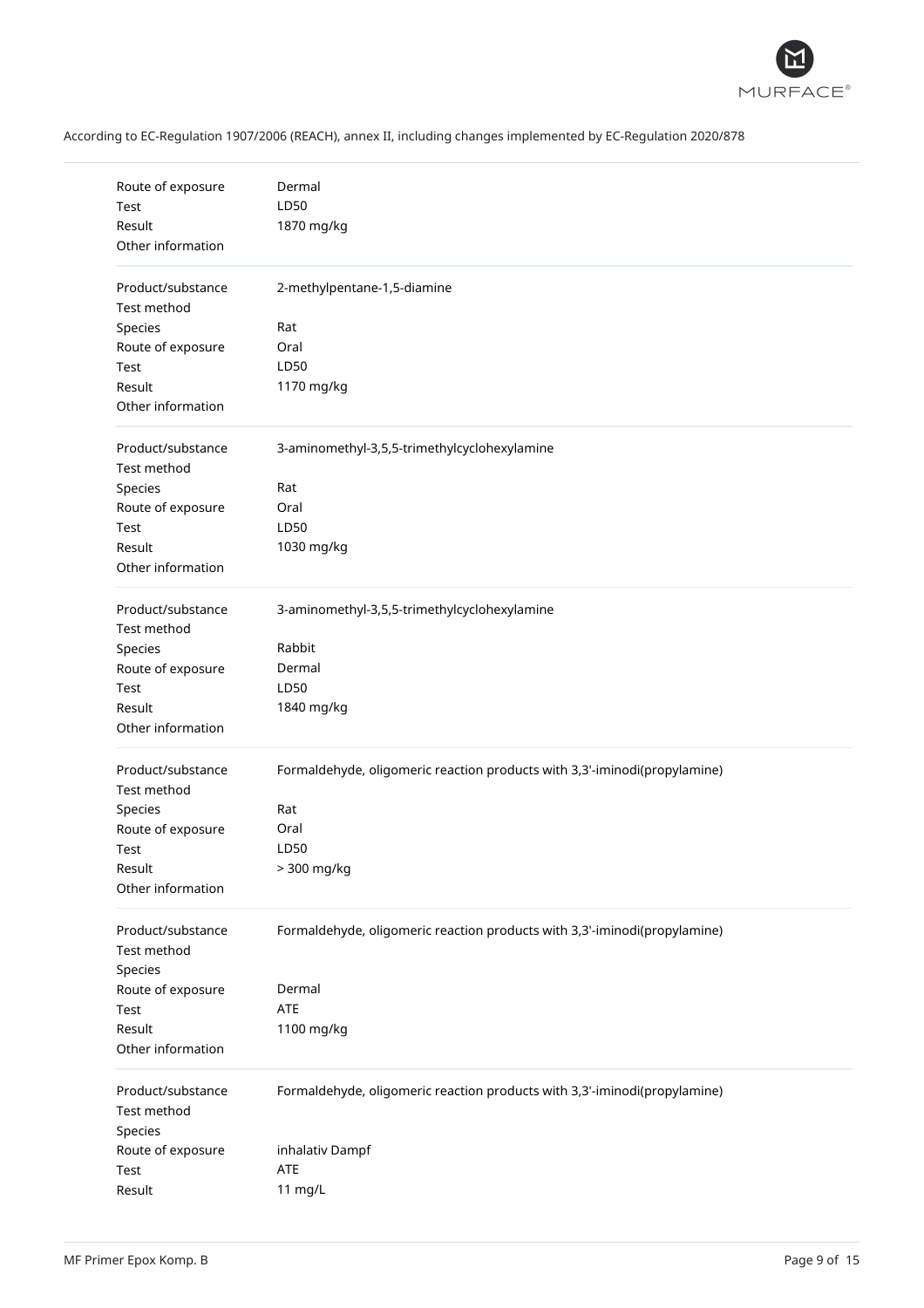

| Product/substance                      | Formaldehyde, oligomeric reaction products with 3,3'-iminodi(propylamine)                                                                                                                                                  |
|----------------------------------------|----------------------------------------------------------------------------------------------------------------------------------------------------------------------------------------------------------------------------|
| Test method                            |                                                                                                                                                                                                                            |
| Species                                |                                                                                                                                                                                                                            |
| Route of exposure                      | inhalativ Aerosol                                                                                                                                                                                                          |
| Test                                   | <b>ATE</b>                                                                                                                                                                                                                 |
| Result                                 | 1,5 mg/L                                                                                                                                                                                                                   |
| Other information                      |                                                                                                                                                                                                                            |
| Harmful if swallowed.                  |                                                                                                                                                                                                                            |
| Harmful if inhaled.                    |                                                                                                                                                                                                                            |
| Skin corrosion/irritation              |                                                                                                                                                                                                                            |
|                                        | Causes severe skin burns and eye damage.                                                                                                                                                                                   |
| Serious eye damage/irritation          |                                                                                                                                                                                                                            |
| Causes serious eye damage.             |                                                                                                                                                                                                                            |
| <b>Respiratory sensitisation</b>       |                                                                                                                                                                                                                            |
| Skin sensitisation                     | Based on available data, the classification criteria are not met.                                                                                                                                                          |
| May cause an allergic skin reaction.   |                                                                                                                                                                                                                            |
| Germ cell mutagenicity                 |                                                                                                                                                                                                                            |
|                                        | Based on available data, the classification criteria are not met.                                                                                                                                                          |
| Carcinogenicity                        |                                                                                                                                                                                                                            |
|                                        | Based on available data, the classification criteria are not met.                                                                                                                                                          |
| Reproductive toxicity                  |                                                                                                                                                                                                                            |
|                                        | Based on available data, the classification criteria are not met.                                                                                                                                                          |
| STOT-single exposure                   |                                                                                                                                                                                                                            |
|                                        | Based on available data, the classification criteria are not met.                                                                                                                                                          |
| STOT-repeated exposure                 |                                                                                                                                                                                                                            |
|                                        | Based on available data, the classification criteria are not met.                                                                                                                                                          |
| Aspiration hazard                      |                                                                                                                                                                                                                            |
|                                        | Based on available data, the classification criteria are not met.                                                                                                                                                          |
| 11.2. Information on other hazards     |                                                                                                                                                                                                                            |
| Long term effects                      | Tissue-damaging effects: This product contains substances with skin corrosive properties. Inhaled vapour or<br>aerosols may produce adverse effects to lungs, -irritations and burns in the respiratory organs -as well as |
|                                        | coughing. Dermal contact and contact with the eye cause irreversible effects.                                                                                                                                              |
| <b>Endocrine disrupting properties</b> |                                                                                                                                                                                                                            |
| No special                             |                                                                                                                                                                                                                            |
| Other information<br>No special        |                                                                                                                                                                                                                            |
| SECTION 12: Ecological information     |                                                                                                                                                                                                                            |
|                                        |                                                                                                                                                                                                                            |

# 12.1. Toxicity

| Product/substance | Phenol, styrenated |
|-------------------|--------------------|
| Test method       | <b>OECD 201</b>    |
| <b>Species</b>    | Algae              |
| Compartment       |                    |
| Duration          | 72 hours           |
| Test              | ErC50              |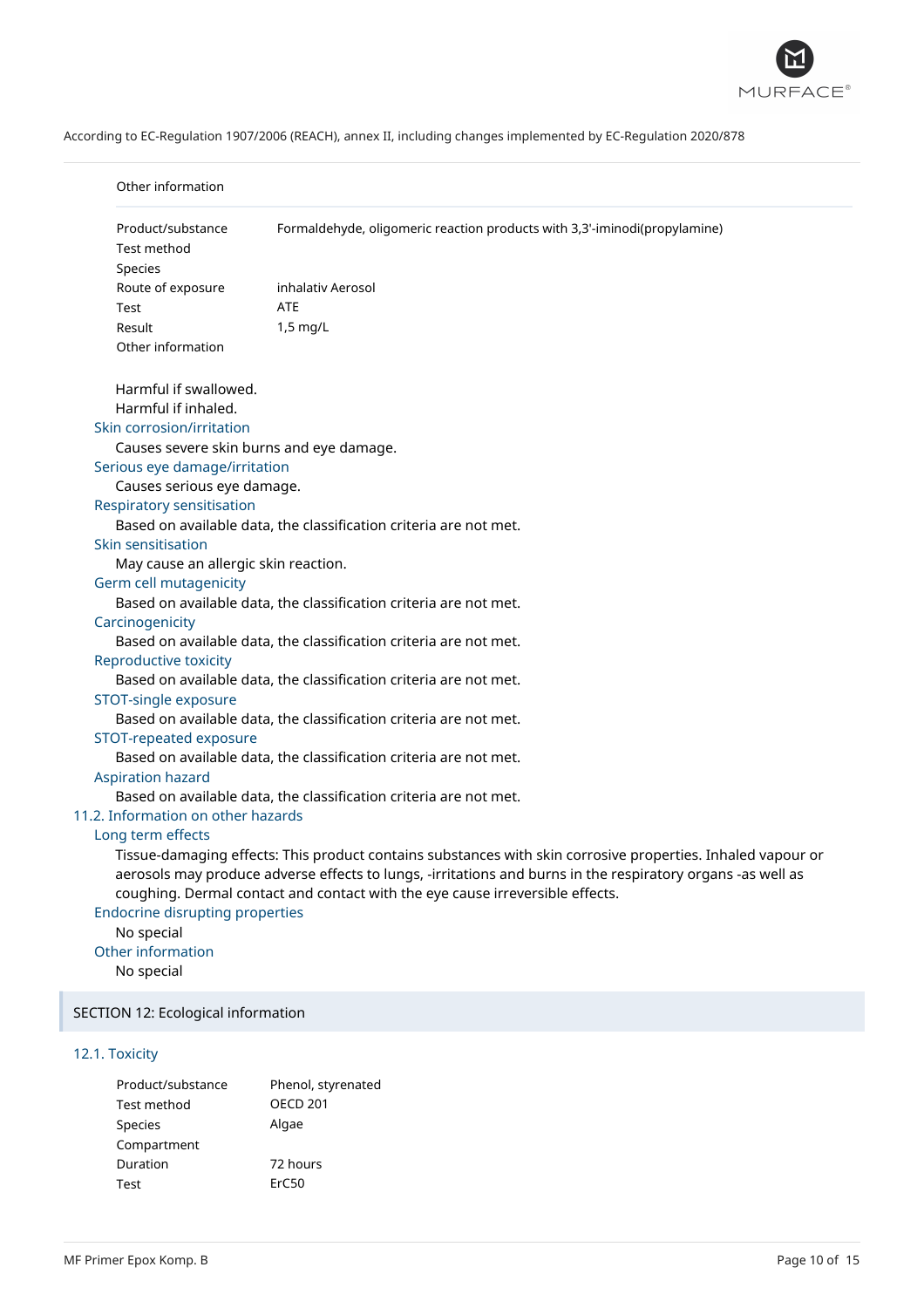

| Result<br>Other information      | 3,14 mg/L                              |
|----------------------------------|----------------------------------------|
| Product/substance                | Phenol, styrenated                     |
| Test method                      | <b>OECD 203</b>                        |
| Species                          | Fish                                   |
| Compartment                      |                                        |
| Duration                         | 96 hours                               |
| Test                             | <b>LC50</b>                            |
| Result                           | 14,8 mg/L                              |
| Other information                |                                        |
| Product/substance                | Phenol, styrenated                     |
| Test method                      | <b>OECD 211</b>                        |
| Species                          | Crustacean, Daphnia magna              |
| Compartment                      |                                        |
| Duration                         | 21 days                                |
| Test                             | <b>EC50</b>                            |
| Result                           | 0,115 mg/L                             |
| Other information                |                                        |
| Product/substance                | Polioxipropilendiamina                 |
| Test method                      |                                        |
| Species                          | Algae, Pseudokirchneriella subcapitata |
| Compartment                      |                                        |
| Duration                         | 72 hours                               |
| Test                             | ErC50                                  |
| Result                           | 15 mg/L                                |
| Other information                |                                        |
| Product/substance                | Polioxipropilendiamina                 |
| Test method                      |                                        |
| Species                          | Fish, Oncorhynchus mykiss              |
| Compartment                      |                                        |
| Duration                         | 96 hours                               |
| Test                             | <b>LC50</b>                            |
| Result                           | $> 15$ mg/L                            |
| Other information                |                                        |
| Product/substance                | Polioxipropilendiamina                 |
| Test method                      |                                        |
| Species                          | Crustacean, Daphnia magna              |
| Compartment                      |                                        |
| Duration                         | 48 hours                               |
| Test                             | <b>EC50</b>                            |
| Result                           | 80 mg/L                                |
| Other information                |                                        |
| Product/substance<br>Test method | 2-methylpentane-1,5-diamine            |
| Species                          | Algae                                  |
|                                  |                                        |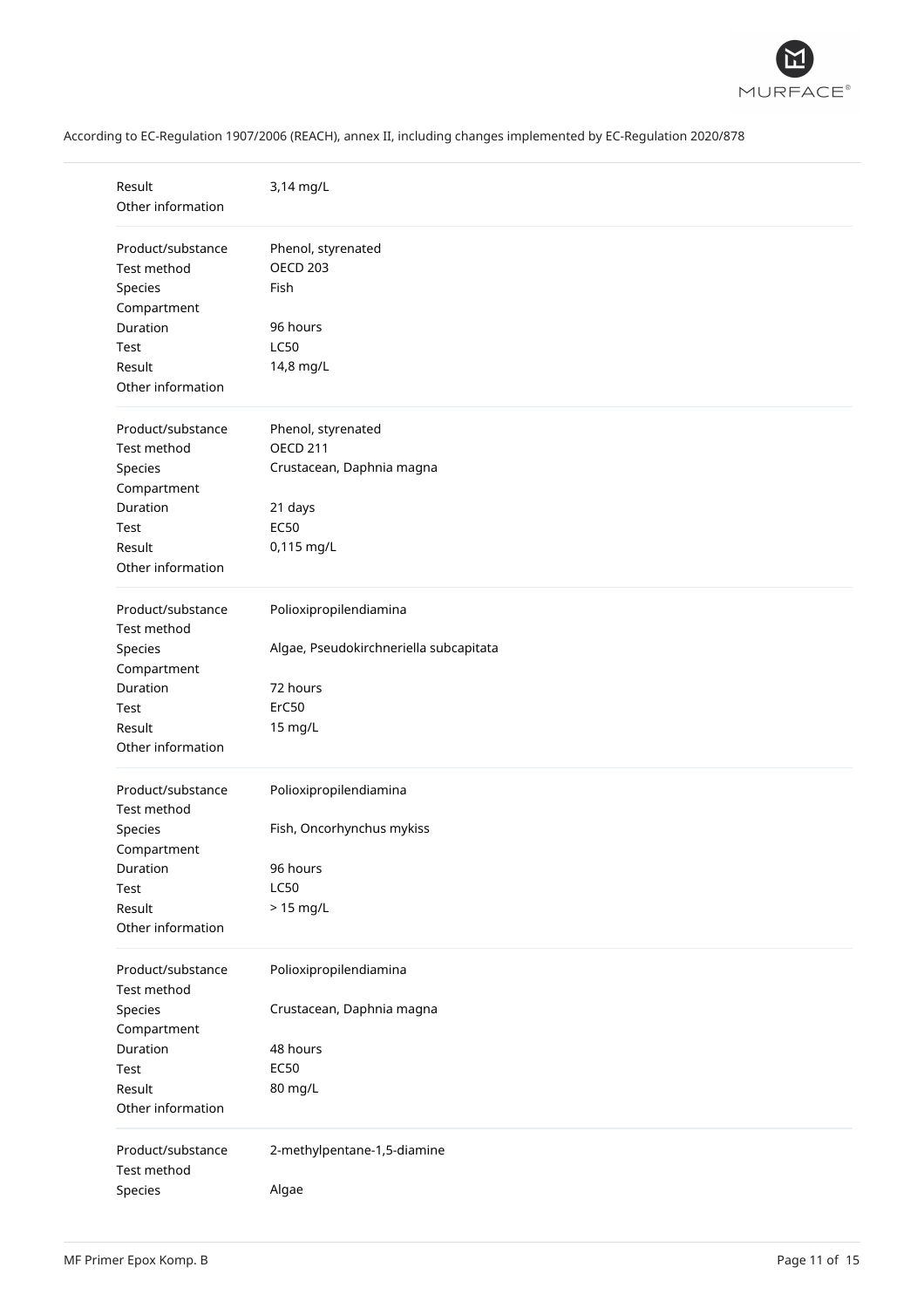

| Compartment                              |                                                                           |  |  |
|------------------------------------------|---------------------------------------------------------------------------|--|--|
| Duration                                 | 72 hours                                                                  |  |  |
| Test                                     | ErC50                                                                     |  |  |
| Result                                   | > 100 mg/L                                                                |  |  |
| Other information                        |                                                                           |  |  |
| Product/substance<br>Test method         | 2-methylpentane-1,5-diamine                                               |  |  |
| Species                                  | Fish                                                                      |  |  |
| Compartment                              |                                                                           |  |  |
| Duration                                 | 96 hours                                                                  |  |  |
| Test                                     | <b>LC50</b>                                                               |  |  |
| Result                                   | 1825 mg/L                                                                 |  |  |
| Other information                        |                                                                           |  |  |
| Product/substance<br>Test method         | 2-methylpentane-1,5-diamine                                               |  |  |
| Species                                  | Crustacean, Daphnia magna                                                 |  |  |
| Compartment                              |                                                                           |  |  |
| Duration                                 | 48 hours                                                                  |  |  |
| Test                                     | <b>EC50</b>                                                               |  |  |
| Result                                   | 19,8 mg/L                                                                 |  |  |
| Other information                        |                                                                           |  |  |
| Product/substance<br>Test method         | Formaldehyde, oligomeric reaction products with 3,3'-iminodi(propylamine) |  |  |
| Species                                  | Fish                                                                      |  |  |
| Compartment                              |                                                                           |  |  |
| Duration                                 | 96 hours                                                                  |  |  |
| Test                                     | <b>LC50</b>                                                               |  |  |
| Result                                   | > 100 mg/L                                                                |  |  |
| Other information                        |                                                                           |  |  |
| 12.2. Persistence and degradability      |                                                                           |  |  |
| No data available                        |                                                                           |  |  |
| 12.3. Bioaccumulative potential          |                                                                           |  |  |
| Product/substance                        | Phenol, styrenated                                                        |  |  |
| Test method                              |                                                                           |  |  |
| Potential                                | No data available                                                         |  |  |
| bioaccumulation                          |                                                                           |  |  |
| LogPow                                   | No data available                                                         |  |  |
| <b>BCF</b>                               | 69-190                                                                    |  |  |
| Other information                        |                                                                           |  |  |
| 12.4. Mobility in soil                   |                                                                           |  |  |
| No data available                        |                                                                           |  |  |
| 12.5. Results of PBT and vPvB assessment |                                                                           |  |  |
|                                          |                                                                           |  |  |

This mixture/product does not contain any substances considered to meet the criteria classifying them as PBT and/or vPvB.

# 12.6. Endocrine disrupting properties

No special

# 12.7. Other adverse effects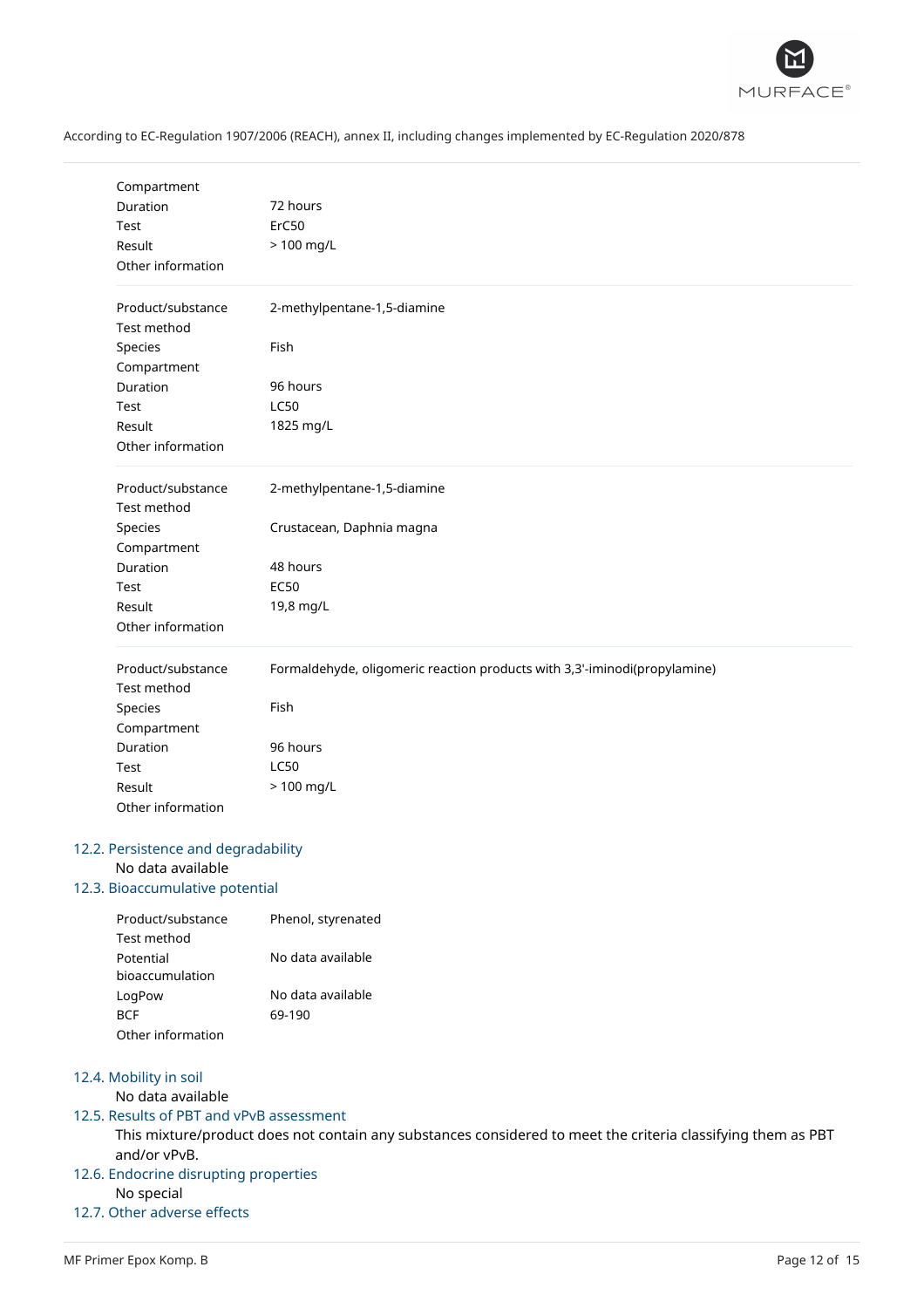

This product contains substances that are toxic to the environment. May result in adverse effects to aquatic organisms.

This product contains substances, which may cause adverse long-term effects to the aquatic environment.

#### SECTION 13: Disposal considerations

#### 13.1. Waste treatment methods

Product is covered by the regulations on hazardous waste. HP 6 - Acute toxicity HP 8 – Corrosive HP 13 – Sensitising HP 14 – Ecotoxic Dispose of contents/container to an approved waste disposal plant. Regulation (EU) No 1357/2014 of 18 December 2014 on waste.

#### EWC code

Not applicable

# Specific labelling

Not applicable

# Contaminated packing

Packaging containing residues of the product must be disposed of similarly to the product.

#### SECTION 14: Transport information

#### 14.1. - 14.4.

This product is within scope of the regulations of transport of dangerous goods.

### ADR/RID

| UN- or ID<br>number | UN proper shipping name           | Labels | Packing group | Tunnel restriction<br>code |
|---------------------|-----------------------------------|--------|---------------|----------------------------|
| 2735                | AMINES, LIQUID, CORROSIVE, N.O.S. |        |               | 2 (E)                      |

#### IMDG

| number | UN- or ID UN proper shipping name | Labels | Packing group | EmS        |
|--------|-----------------------------------|--------|---------------|------------|
| 2735   | AMINES, LIQUID, CORROSIVE, N.O.S. |        |               | $F-A. S-B$ |

#### MARINE POLLUTANT

#### Yes

#### IATA

| number | UN- or ID UN proper shipping name | ∟abels | Packing group |
|--------|-----------------------------------|--------|---------------|
| 2735   | AMINES, LIQUID, CORROSIVE, N.O.S. |        |               |

#### 14.5. Environmental hazards

This product contains substances, which may cause adverse long-term effects to the aquatic environment.

#### 14.6. Special precautions for user

# Not applicable

14.7. Maritime transport in bulk according to IMO instruments No data available

#### SECTION 15: Regulatory information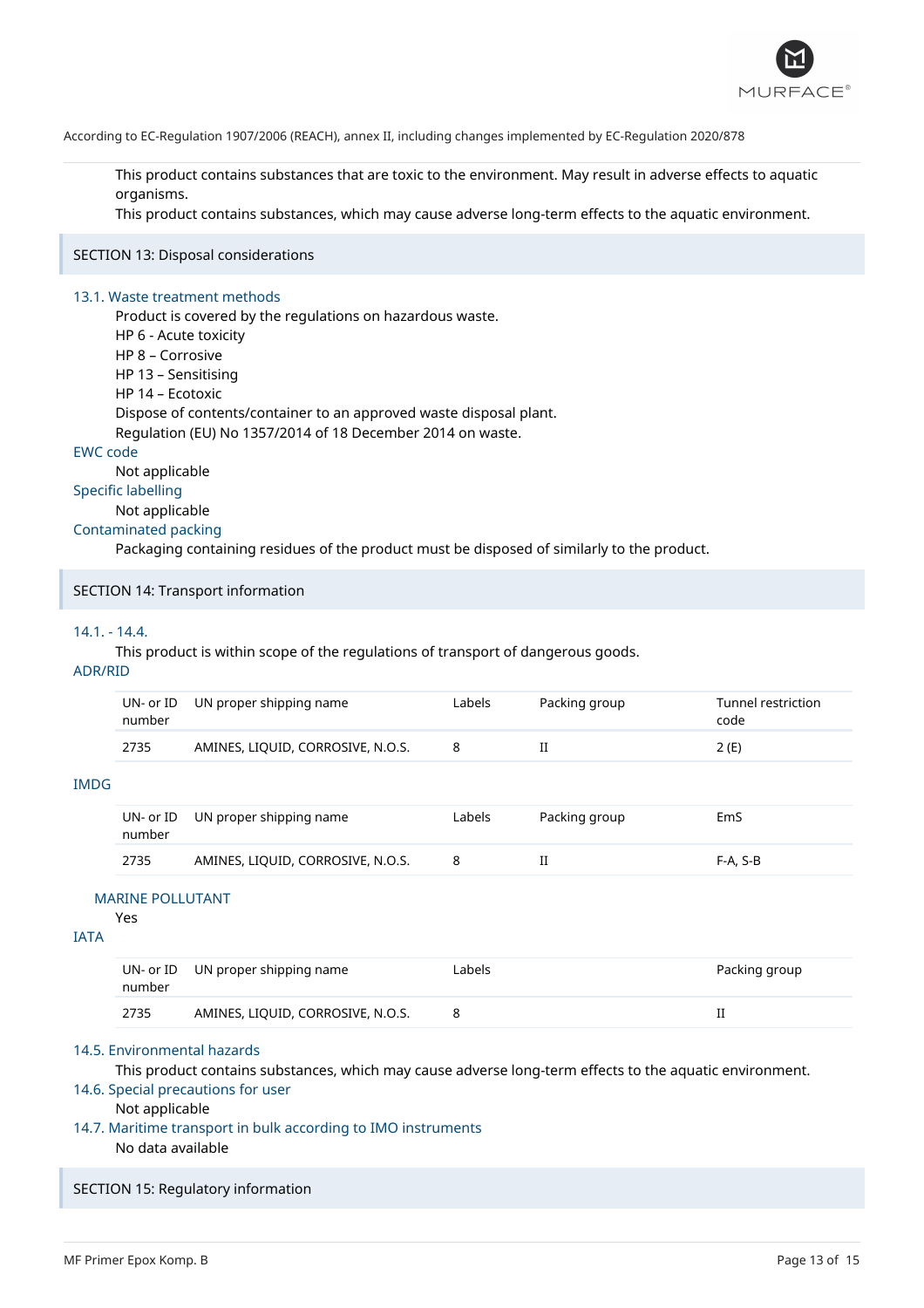

# 15.1. Safety, health and environmental regulations/legislation specific for the substance or mixture Restrictions for application Restricted to professional users.

People under the age of 18 shall not be exposed to this product.

Demands for specific education

No specific requirements

#### SEVESO - Categories / dangerous substances

E2 - ENVIRONMENTAL HAZARDS, Qualifying quantity (lower-tier): 200 tonnes / (upper-tier): 500 tonnes Additional information

#### Not applicable

### Sources

The Management of Health and Safety at Work Regulations 1999 Control of Major Accident Hazards (COMAH) Regulations 2015. Regulation (EU) No 1357/2014 of 18 December 2014 on waste. CLP Regulation (EC) No 1272/2008, as retained and amended in UK law. EC-Regulation 1907/2006 (REACH), as amended by UK REACH Regulations SI 2019/758

# 15.2. Chemical safety assessment

No

SECTION 16: Other information

### Full text of H-phrases as mentioned in section 3

H302, Harmful if swallowed.

H312, Harmful in contact with skin.

H314, Causes severe skin burns and eye damage.

H315, Causes skin irritation.

H317, May cause an allergic skin reaction.

H318, Causes serious eye damage.

H332, Harmful if inhaled.

H411, Toxic to aquatic life with long lasting effects.

H412, Harmful to aquatic life with long lasting effects.

#### Abbreviations and acronyms

ADN = European Provisions concerning the International Carriage of Dangerous Goods by Inland Waterway

ADR = The European Agreement concerning the International Carriage of Dangerous Goods by Road

ATE = Acute Toxicity Estimate

BCF = Bioconcentration Factor

CAS = Chemical Abstracts Service

CE = Conformité Européenne

CLP = Classification, Labelling and Packaging Regulation [Regulation (EC) No. 1272/2008]

CSA = Chemical Safety Assessment

CSR = Chemical Safety Report

DMEL = Derived Minimal Effect Level

DNEL = Derived No Effect Level

EINECS = European Inventory of Existing Commercial chemical Substances

ES = Exposure Scenario

EUH statement = CLP-specific Hazard statement

EWC = European Waste Catalogue

GHS = Globally Harmonized System of Classification and Labelling of Chemicals

IARC = International Agency for Research on Cancer (IARC)

IATA = International Air Transport Association

IBC = Intermediate Bulk Container

IMDG = International Maritime Dangerous Goods

LogPow = logarithm of the octanol/water partition coefficient

MARPOL = International Convention for the Prevention of Pollution From Ships, 1973 as modified by the Protocol